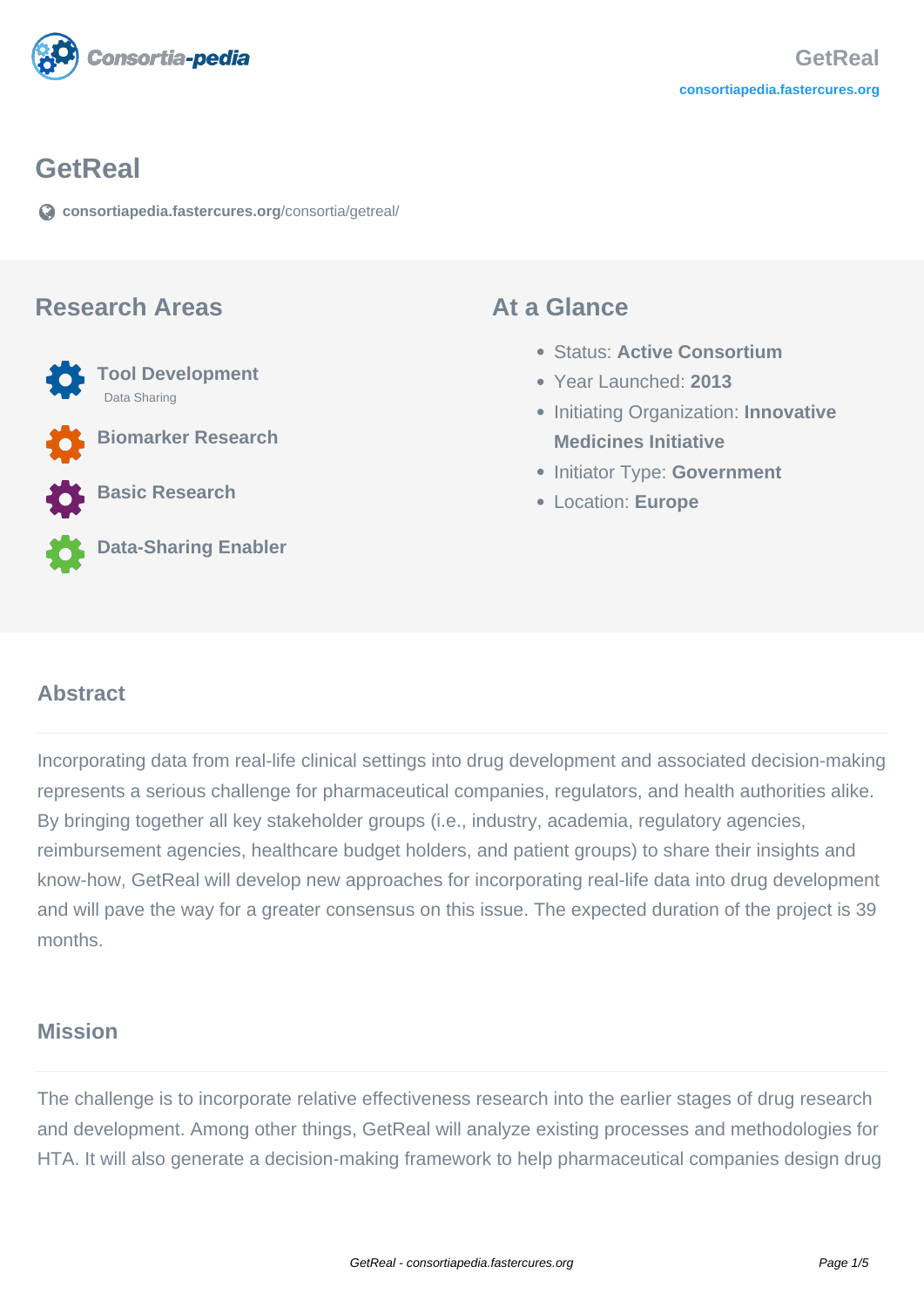

development strategies.

 GetReal also aims to develop tools that will allow different stakeholders in drug development and approval to test different mathematical models in their decision-making and assess their impact. A significant part of the project is devoted to organizing training activities for researchers, healthcare decision-makers, and other stakeholders on relative effectiveness concepts and how they can be applied.

 Finally, GetReal will create a network of regulators, HTA organizations, companies, academics, healthcare professionals, patients, and other societal stakeholders. This is important because the challenges faced by the pharmaceutical industry, regulators, and other healthcare decision-makers are **linked** 

 GetReal will help to generate a consensus on best practice in the timing, performance, and use of reallife clinical studies in regulatory and reimbursement decision-making. It will also help to create a strong platform for the communication of results and for future discussions in this important area.

# **Consortium History**

Jan. 10, 2013: Project started Jan.9, 2014: Website launched Jan. 29-30, 2014: Kick-off meeting held in Zeist, Netherlands

# **Financing**

This project is funded by the Innovative Medicines Initiative (IMI), a public-private partnership between the European Union (EU) and the European Federation of Pharmaceutical Industries and Associations (EFPIA), the resources of which are composed of financial contribution from the EU Seventh Framework Programme and EFPIA members' in kind contributions. Large pharmaceutical companies participating in IMI projects do not receive IMI funding.

 IMI has contributed €8.0 million, EFPIA members have contributed €6.0 million in kind, and other sources have contributed €2.3 million, for a total cost of €16.3 million.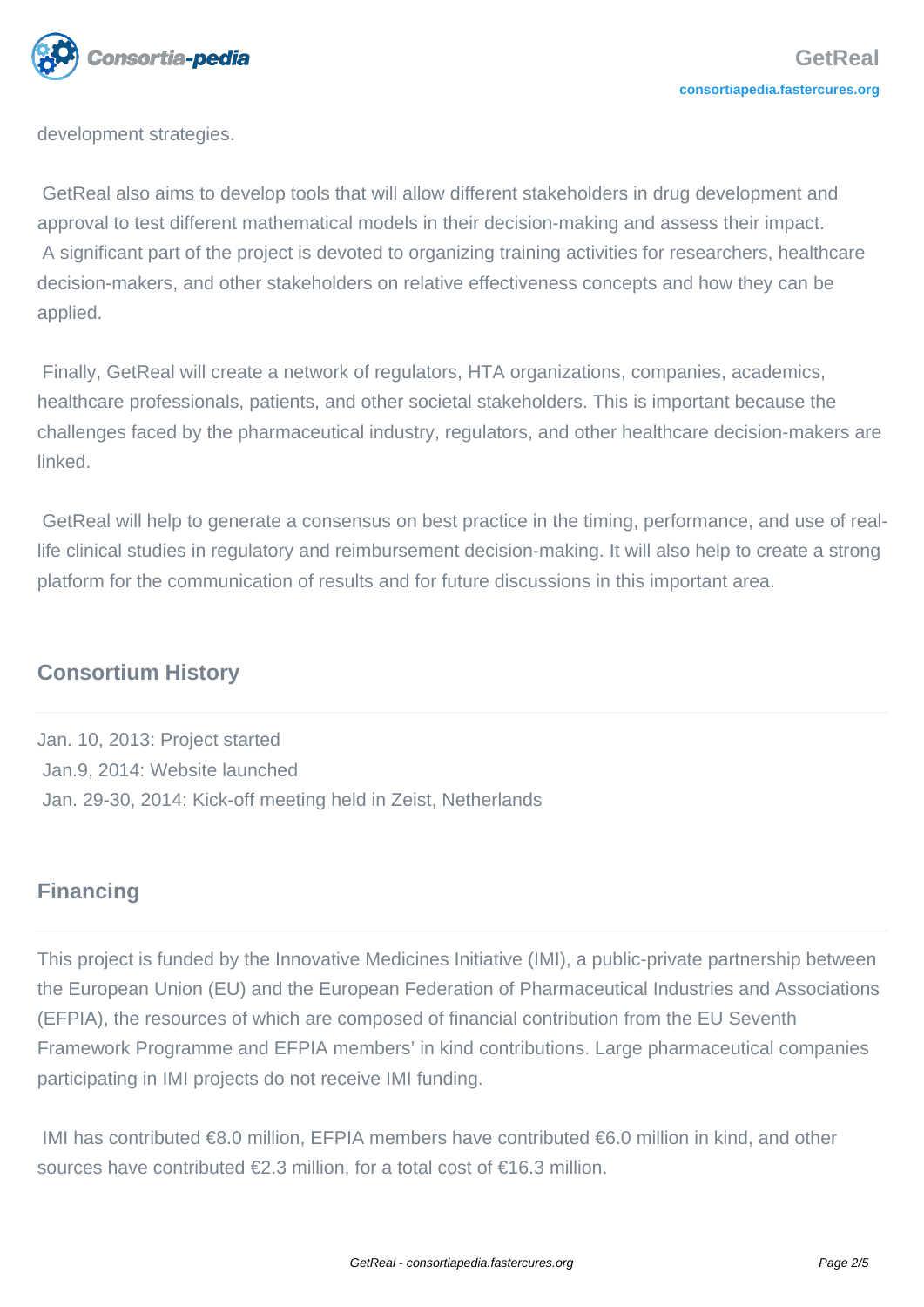

# **Intellectual Property**

The IMI intellectual property (IP) policy governs the IP regime of all projects funded by the IMI Joint Undertaking. To assist with specific IP queries, IMI has set up a dedicated IP Helpdesk, which can be contacted by emailing [IMI-IP-Helpdesk@imi.europa.eu](mailto:IMI-IP-Helpdesk@imi.europa.eu). The IMI IP policy can be accessed at the [http://www.imi.europa.eu/sites/default/files/uploads/documents/imi-ipr-policy01august2007\\_en.pdf](http://www.imi.europa.eu/sites/default/files/uploads/documents/imi-ipr-policy01august2007_en.pdf)

# **Patent Engagement**

Patient organizations are involved in IMI, through which GetReal works. The International Alliance of Patient Organizations is one of the participant/sponsor groups involved in the project.

# **Data Sharing**

According to IMI's IP policy, the participants undertake to disseminate the data as soon as reasonably practicable but not later than one year after the termination or expiry of the project. The project Agreement shall include a description of the material, which must be disseminated in accordance with the IP policy and referenced in the grant agreement. If the participants do not disseminate within such time periods without good reason, then the Executive Office has the right to disseminate such results in a manner consistent with the grant agreement.

### **Impact/Accomplishment**

The expected impact of the GetReal project is that it will contribute to the knowledge base, particularly to inform clinical decision-making and improve the efficiency of the research and development process.

## **Links/Social Media Feed**

Homepage <http://www.imi-getreal.eu/>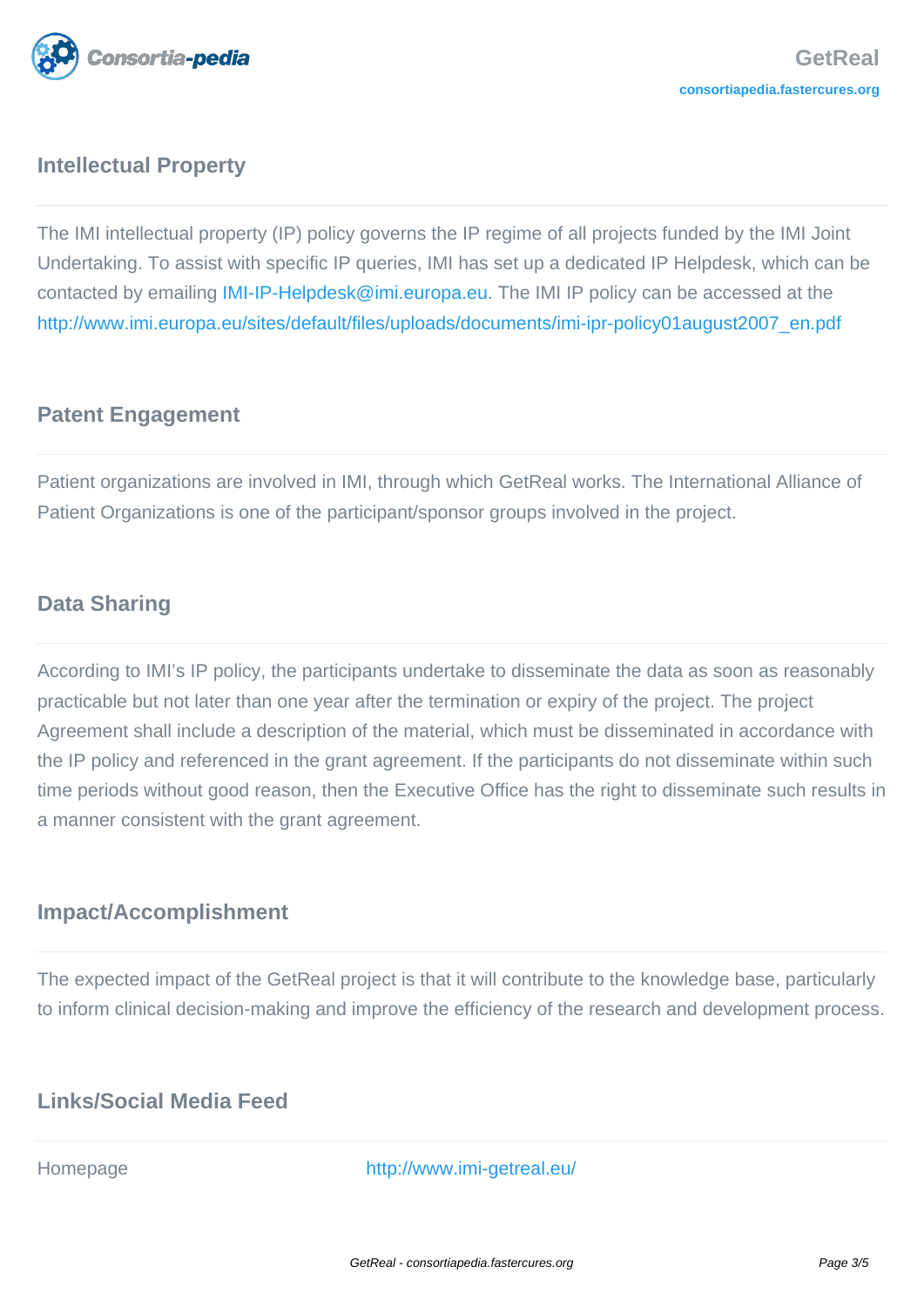

Other website <http://www.imi.europa.eu/content/getreal>

# **Points of Contact**

Diederick E. Grobbee The Julius Center for Health Sciences and Primary Care, University Medical Center Utrecht phone: +31 88 75 5958 email: [getreal@umcutrecht.nl](mailto:getreal@umcutrecht.nl) email: [d.e.grobbee@umcutrecht.nl](mailto:d.e.grobbee@umcutrecht.nl)

# **Sponsors & Partners**

Amgen NV/SA AstraZeneca AB Bayer Pharma AG Boehringer Ingelheim International GmbH Bristol Myers Squibb EMEA sarl College voor Zorgverzekeringen Eli Lilly European Medicines Agency European Organisation for Research and Treatment of Cancer F. Hoffmann-La Roche AG GlaxoSmithKline Research and Development Ltd. Haute Autorité de Santé International Alliance of Patients' Organizations Janssen Pharmaceutica NV LA Santé Epidemiologie Evaluation et Recherche London School of Hygiene and Tropical Medicine Merck KGaA Merck Sharp & Dohme Corp.